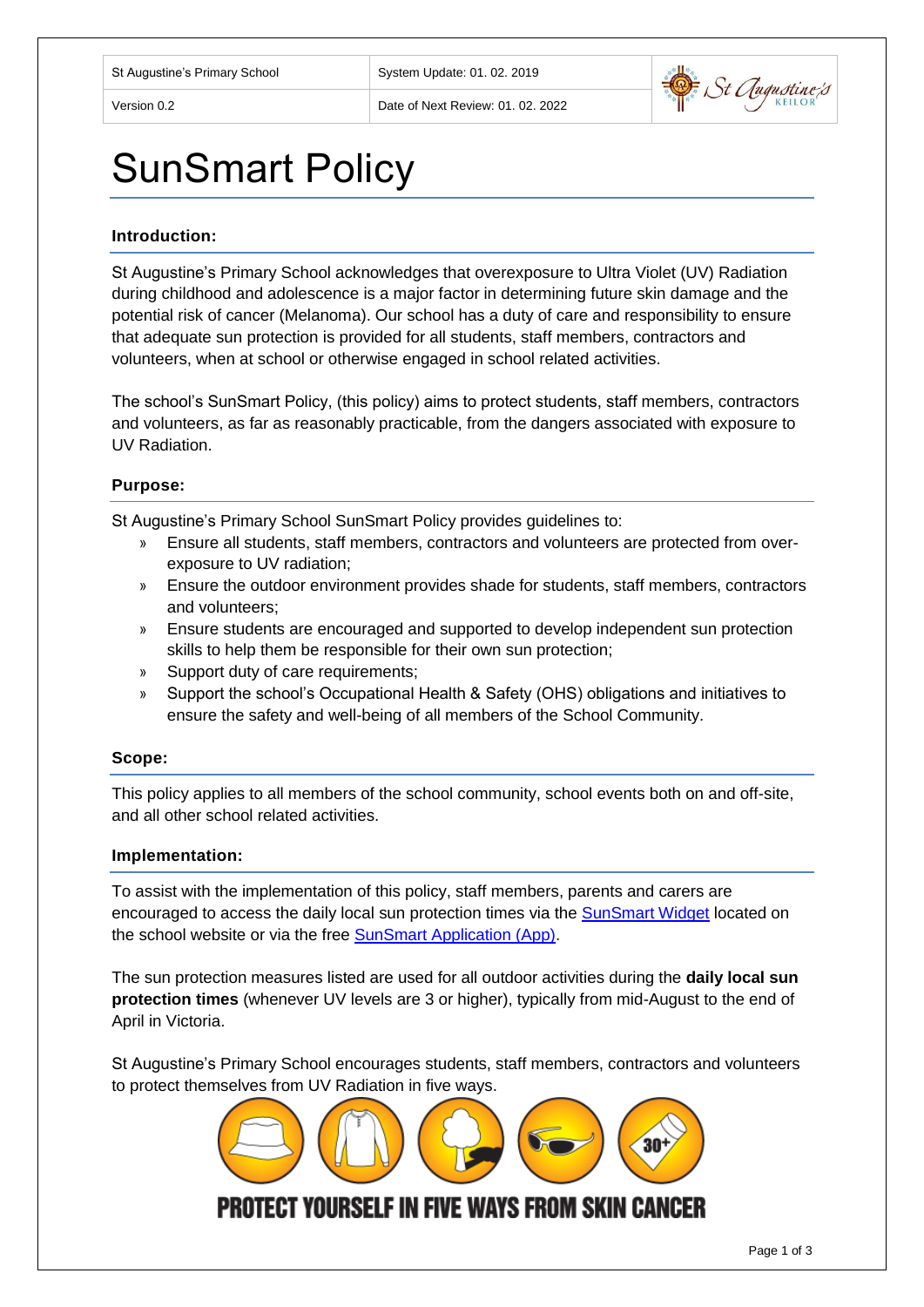# **Healthy Physical Environment:**

# **1. Seek Shade:**

St Augustine's Primary School will ensure that there is sufficient shelter and trees to provide shade in outdoor spaces particularly in high-use areas, e.g. where students have lunch, canteen, assemblies, sports, outdoor lessons and popular play spaces.

The school will ensure:

- » The availability of shade is considered when planning all other outdoor activities;
- » Students are encouraged to use available areas of shade when outside;
- » Students who do not have appropriate hats or outdoor clothing will not be permitted in the sun;
- » An assessment of shade is conducted at least annually to determine the current availability and quality of shade;
- » In consultation with the school council, shade provision is considered in plans for future buildings and grounds.

#### **Healthy Social Environment:**

#### **2. Sun Protective Clothing:**

St Augustine's Primary School acknowledges that clothing is the most protective barrier from UV Radiation. Sun protective clothing is included in our school uniform / dress code. This includes shirts with collars and elbow-length sleeves, longer dresses and shorts. Rash vests or t-shirts are also required for all outdoor swimming.

Staff members, contractors and volunteers are also encouraged to consider sun protective clothing when conducting or participating in outdoor activities.

# **3. Sun Protective Hats:**

All St Augustine's Primary School students are required to wear a hat that protects their face, neck and ears (legionnaire, broad-brimmed or bucket hat preferred), whenever they are outside.

Peak caps and visors are not considered a suitable alternative.

#### **4. Sunscreen:**

Parent's & Carer's must ensure that their child provides their own SPF30+ (or higher) broadspectrum, water-resistant sunscreen. In the absence of a student providing their own SPF30+ (or higher) broad-spectrum, water-resistant sunscreen, staff members will offer a school purchased product to the student.

Parent's & Carer's are reminded that in this instance St Augustine's Primary School cannot be held responsible for any subsequent reaction that the student may experience as a result of the application of school sunscreen.

- » Sunscreen is applied at least 20 minutes (where possible) before going outdoors and reapplied every two hours or more frequently if sweating or swimming.
- » Strategies are in place to remind students to apply sunscreen before going outdoors (e.g. reminder notices, sunscreen monitors, sunscreen buddies).

# **5. Sunglasses:**